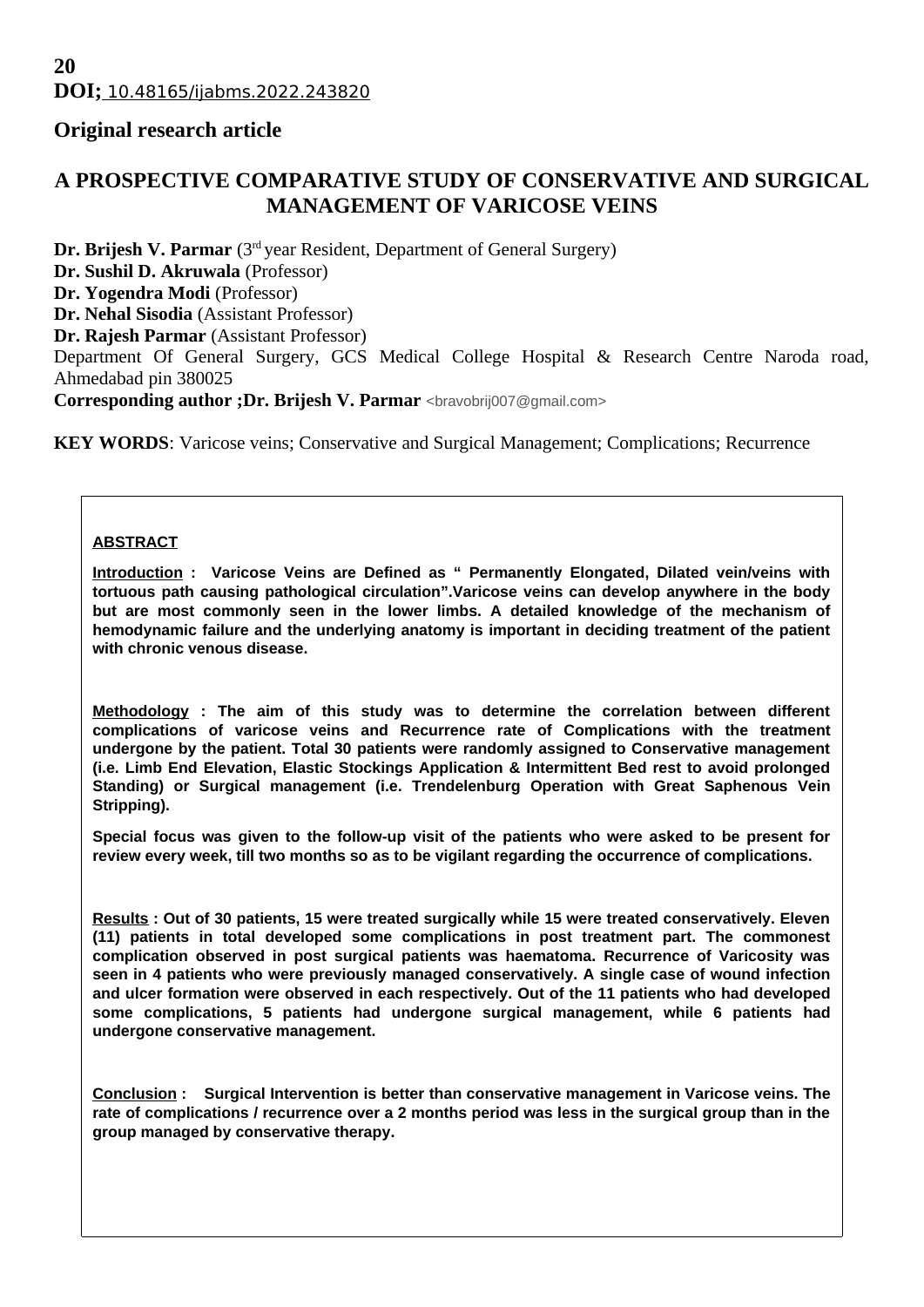#### **INTRODUCTION:**

Varicose Veins are Defined as "Permanently Elongated, Dilated vein/veins with tortuous path causing pathological circulation" <sup>[1, 2]</sup>. Varicose veins can develop anywhere in the body but are most commonly seen in the lower limbs. The anatomy of the lower limb venous system is complex and highly variable. Primary varicose veins are associated with several changes in vain wall architecture that may precede the development of reflux giving rise to several weak wall hypotheses. There is Reversal of blood flow through its faulty valves. The manifestations of chronic venous diseases result from a complex interaction of anatomy and hemodynamic failure. Detailed knowledge of the mechanism of hemodynamic failure and the underlying anatomy is important in deciding treatment of the patient with chronic venous disease.

Various modalities of treatment are available for varicose veins. Conservative Treatment includes Limb End Elevation, Elastic Bandage Application, Intermittent bed Rest to avoid prolonged Standing along with medical treatment, While Surgical Treatment Modalities include Trendelenburg Operation with/without GSV Stripping, Perforator Ligation, Sclerotherapy, Minimally Invasive Methods (SEPS, RFA). Commonly used modalities of treatment in GCS Hospital, Ahmadabad include Conservative and Surgical management.

A common perception among the general population of Ahmadabad is that as long as the varicose veins do not give rise to any significant symptoms, there is no need for treatment. People do not consider treatment of varicose veins for cosmetic reasons only. Most of the people still prefer to opt for conservative management over surgical management. So, the objective of the study was to compare the conservative and surgical treatment of varicose veins with respect to complications and recurrence rate observed during respective management.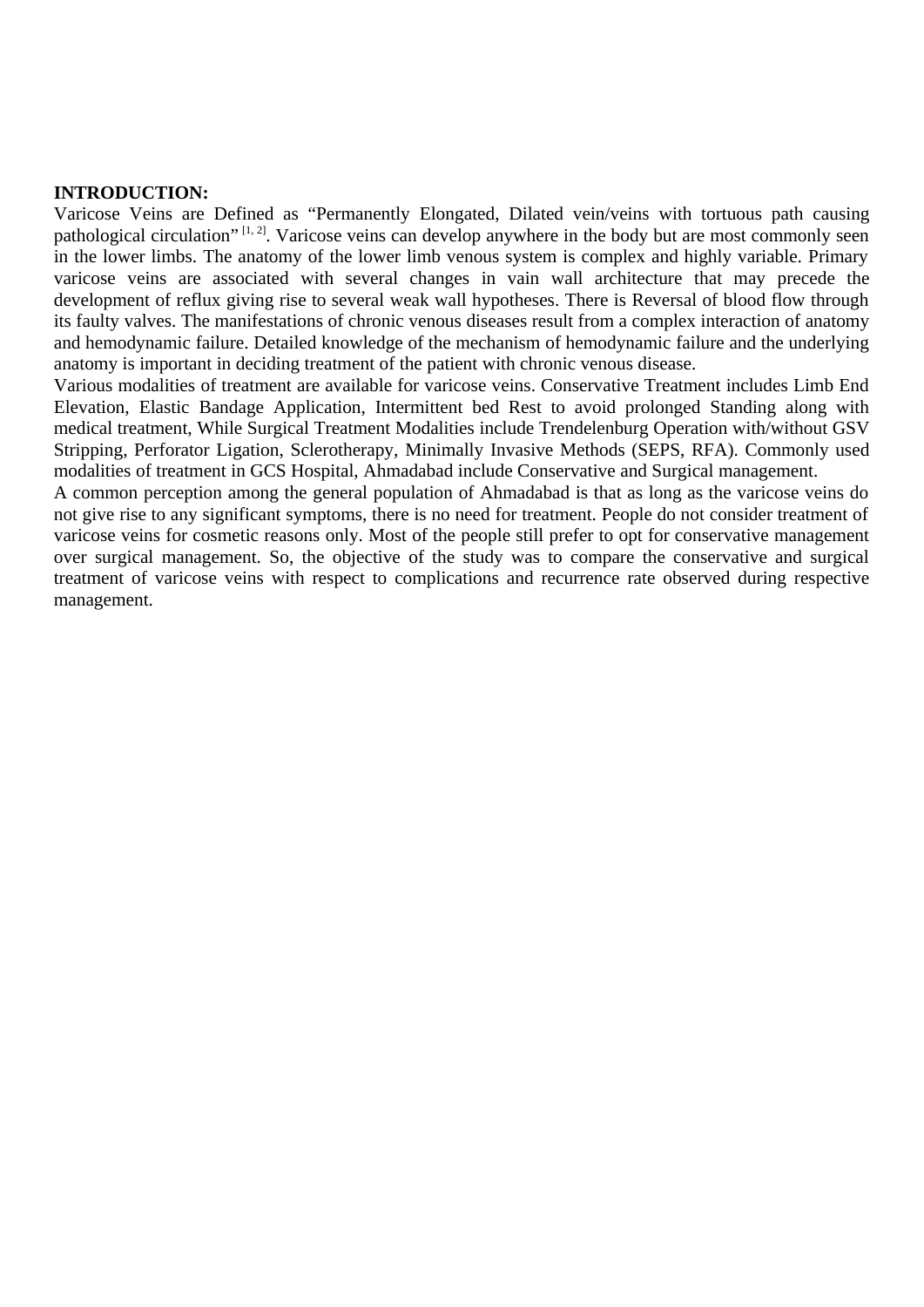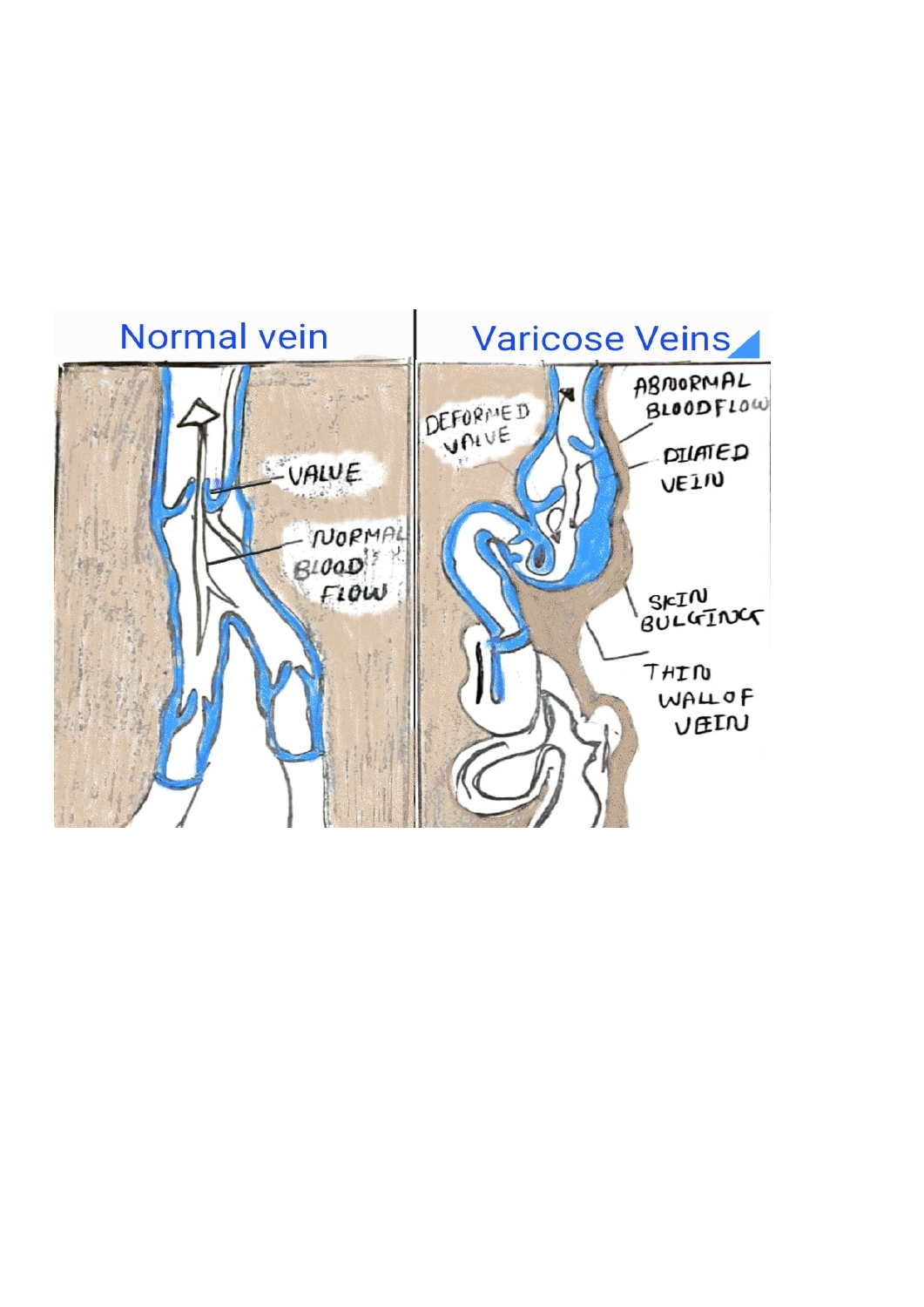#### **METHODOLOGY**

This was a prospective study conducted on patients diagnosed with varicose veins at GCS Hospital, Ahmadabad. This study included patients of OPD as well as Indoor patients at GCS Hospital who were diagnosed with varicose veins between the months of August 2020 and July 2021.

All the patients were randomly assigned to Conservative management (i.e., Limb End Elevation, Elastic Stockings Application& Intermittent Bed rest to avoid prolonged Standing) or surgical management (i.e. Trendelenburg Operation with Great Saphenous Vein Stripping) with maintenance of proper standards of patient care. Special focus was given to the follow-up visit of the patients who were asked to be present for review every week, till two months so as to be vigilant regarding the occurrence of complications.

## **Inclusion criteria**

All the patients diagnosed with Primary Varicose veins.

## **Exclusion criteria**

- Patients with varicose veins as well as Peripheral vascular disease (PVD)
- Patients having lower limb ulcerations due to varicose veins
- Patients having thrombophlebitis.
- Patients already having deep vein thrombosis (DVT).
- Patients with bleeding disorder.
- Patients with widespread malignancy.
- Patients with uncontrolled Diabetes Mellitus.

#### **Statistical Analysis**

The data collected was analyzed using descriptive statistical principles (like mean, proportions and percentages).

## **RESULT**

Thirty (30) patients with primary varicose veins who were treated at GCS Hospital, Ahmadabad between the months of August 2020 and July 2021 were included in this study. The age group of the patients ranged from 35 to 80 years. The commonest age group was from 50-70 years of age showing the maximum incidence. Out of 30 patients in the study, 11 patients were female while 19 were male. In both groups (conservative and surgical), patients were divided equally, precluding any chance of treatment group bias in the results.

Out of 30 patients, 15 were treated surgically while 15 were treated conservatively. Eleven (11) patients in total developed some complications in post treatment part. The commonest complication observed in postsurgical patients was hematoma; Recurrence of Varicosity was seen in 4 patients who were previously managed conservatively. A single case of wound infection and ulcer formation were observed in each respectively (Table1). Out of the 11 patients who had developed some complications, 5 patients had undergone surgical management, while 6 patients had undergone conservative management. (Table 1)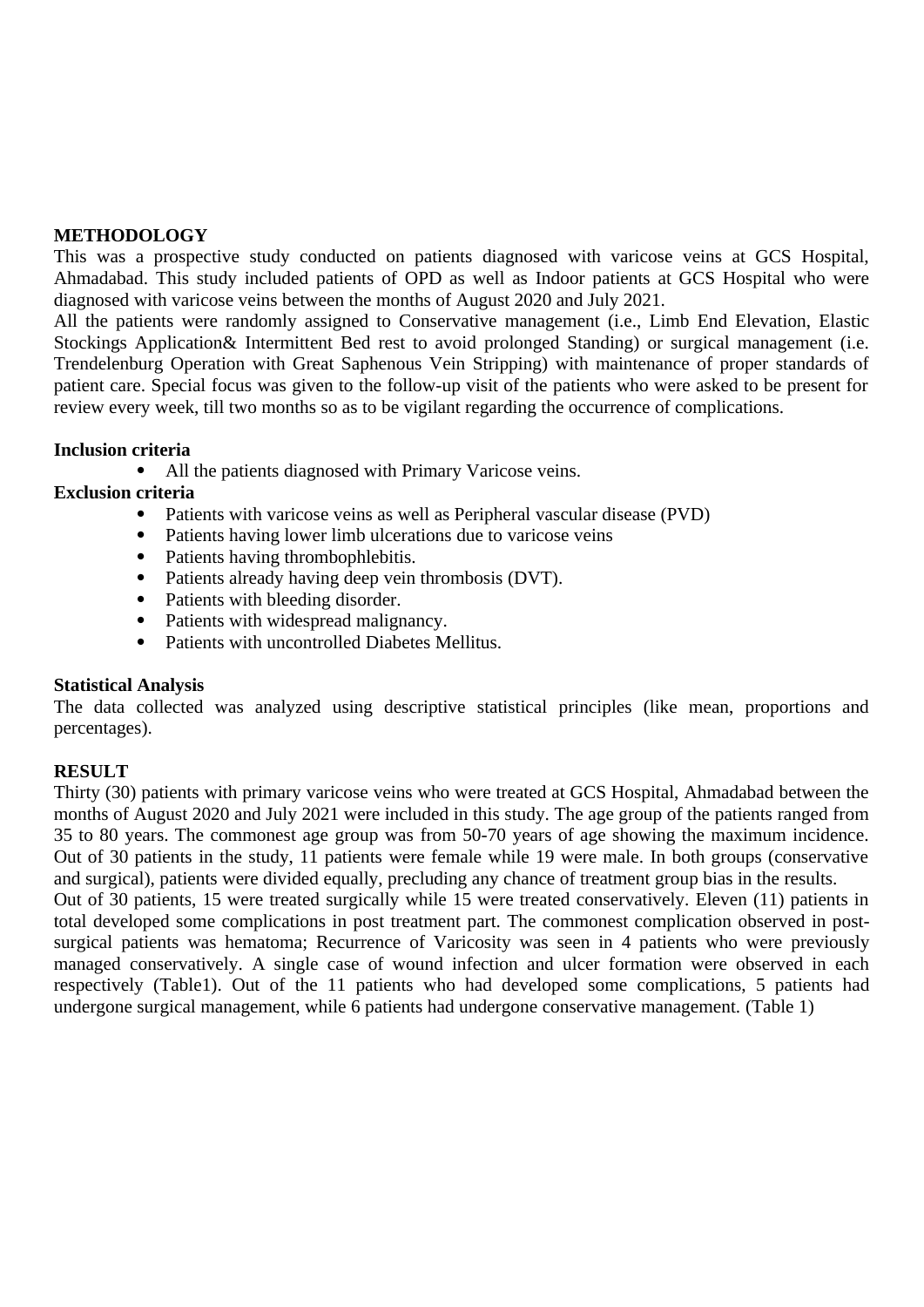| <b>Complications</b>        | No. of<br>$\text{Cases}(n=30)$ | <b>Surgical</b> | <b>Conservative</b> | Percentage |
|-----------------------------|--------------------------------|-----------------|---------------------|------------|
| Hematoma                    | 3                              | 3               |                     | 10%        |
| <b>Ulcer Formation</b>      | 1                              |                 | 1                   | 3.33%      |
| Delayed Healing             | 1                              | 1               |                     | 3.33%      |
| Lip dermatosclerosis        | 1                              |                 | 1                   | 3.33%      |
| Recurrence of<br>Varicosity | 4                              |                 | 4                   | 13.33%     |
| <b>Wound Infection</b>      |                                |                 |                     | 3.33%      |
| Total                       | 11                             | 5<br>(16.65%)   | 6<br>(20%)          | 36.65%     |

## **Table1. Complications noted according to Treatment**

## **DISCUSSION**

In our study, a total of 30 patients were included irrespective of the type of management they underwent, and these patients were diligently followed up for a period of two months. The youngest patient in this study was 35 years and the oldest was 80 years. In previous studies, the age ranges were from the teens to the aged group  $[4, 5]$ . The major difference was seen in the minimum age of the patient, which in the present study was higher (i.e., 35 Years). In the present study the ratio of M: F was 2:1 that is for every 2 males, 1 female was affected by varicose veins. The disparity can be explained by the fact that the majority of women from the Ahmadabad region presented in the study come from middle income or lower income classes and as such were also less prone to look for treatment for cosmetic reasons. Out of 30 patients, 15 patients underwent surgical management while 15 patients were candidates for conservative management, which were randomly chosen. No significant correlation was found between the type of management of feared to the patient and the presence of complication (Table 2). However, 40% of patients offered conservative treatment options and 33% of patients offered surgical management showed the presence of complications. Out of 15 patients who underwent surgical management, five patients developed complications among which three of the patients suffered from mild hematoma formation which was resolved with conservative management. One patient developed wound infection and needed further treatment with antibiotics and daily dressing. 1 patient had delayed healing time after surgery. so, 33% developed minor complications which were managed without any extra major treatment. No major complications or recurrence of varicosity were seen in post-surgical patients. On the other hand, out of 15 patients who underwent various conservative management options, six developed complications. Out of these six patients, four (66.6%) developed Recurrence of Varicosity, which was managed by surgical intervention in the form of Trendelenburg Operation with Stripping of Great Saphenous Vein.1 patient developed lipodematosclerosis but required no further intervention and was treated conservatively. One patient developed skin changes and ulcer formation. The patient was treated conservatively with regular dressing.

| 1 uvils.                       |                       |              |              |  |  |  |
|--------------------------------|-----------------------|--------------|--------------|--|--|--|
| Treatment group                | Complications         |              |              |  |  |  |
|                                | Yes                   | No           | <b>Total</b> |  |  |  |
| Count                          | 6                     | 9            | 15           |  |  |  |
| % Within Conservative<br>Group | 40%                   | 60%          | 100%         |  |  |  |
| % Of Total                     | 19.2<br>$\frac{0}{0}$ | 34.6<br>$\%$ | 53.8<br>$\%$ |  |  |  |
|                                |                       |              |              |  |  |  |
| Count                          | 5                     | 10           | 15           |  |  |  |
| % Within Surgery Groups        | 33.3                  | 66.7         | 100%         |  |  |  |

**Table2.**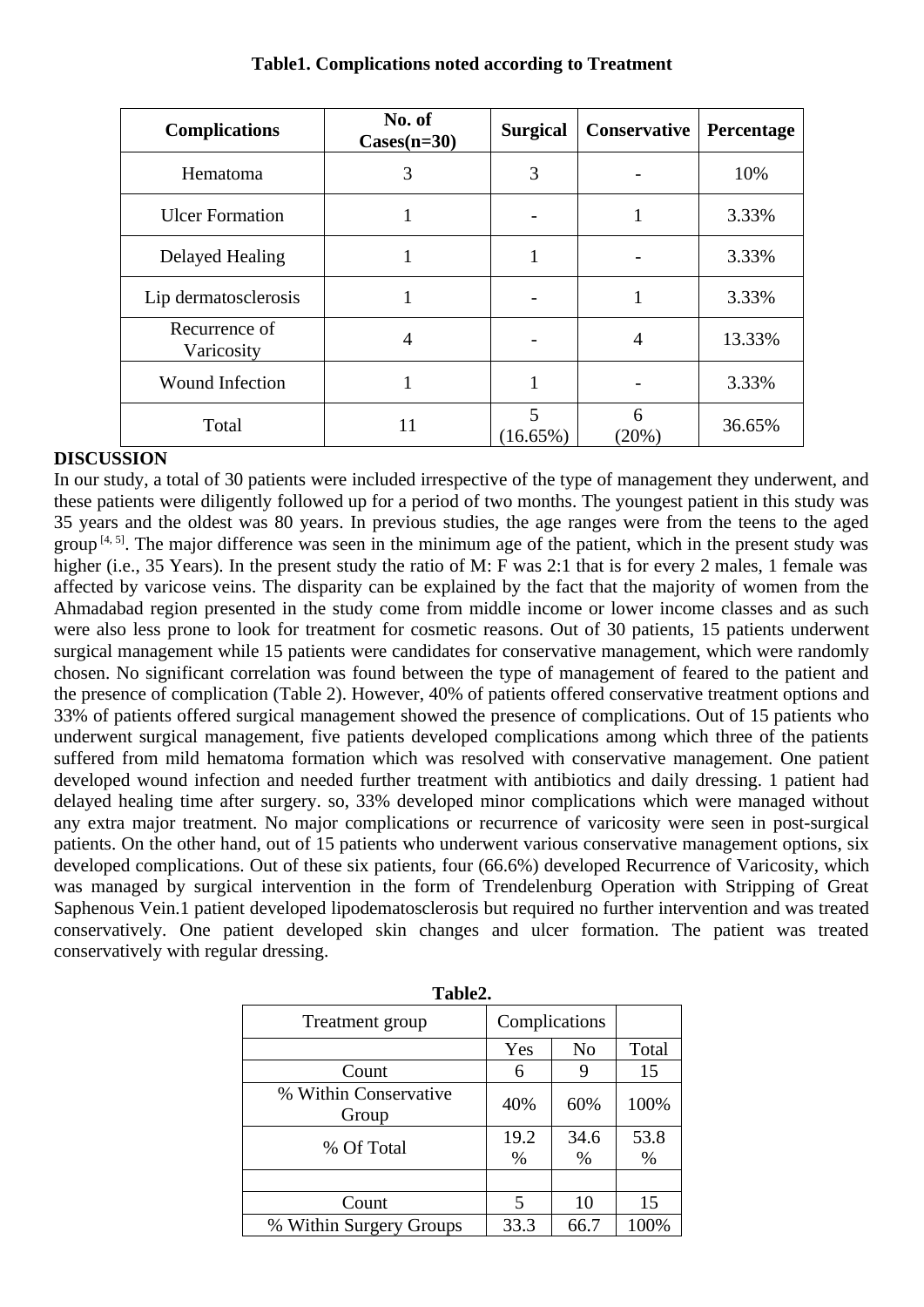|            | $\%$          | $\%$          |                  |
|------------|---------------|---------------|------------------|
| % Of Total | 15.4          | 30.8          |                  |
|            | $\frac{0}{0}$ | $\frac{0}{0}$ | $\frac{46.2}{%}$ |
|            |               |               |                  |
| Count      | 11            | 19            | 30               |
| % Of Total | 36.6          | 63.4          | 100%             |
|            | $\frac{0}{0}$ | $\frac{9}{6}$ |                  |



Thus, by analyzing the treatment undergone by the patient with emphasis on the complication and recurrence showed that the patients undergoing surgical treatment had better prognosis than the conservative line of treatment. This result was in complete agreement with the study of Michaels et al  $[11]$ , which concluded that patients of uncomplicated varicose veins undergoing surgical management had a definitely better prognosis than patients undergoing conservative treatment. Comparing the surgically and the conservatively managed patients of this study, the complications of the surgical line of treatment were minor in nature and did not require any

major treatment and did not involve much discomfort to the patient. Also the rate of complications was relatively low when compared to other postsurgical studies<sup>8, 9, 11, and 12</sup>. While for the patients treated with conservative methods, the complications were all based on the further progression of the disease. The number of cases reporting to the hospitals is much lower than the real number of patients because, in the absence of symptoms, patients with varicose veins do not seek medical treatment in Ahmadabad. Hence, Based on the results of the present study it is apparent that in the management of Varicose veins, Surgical line of treatment is better than conservative management.

**Limitations of this study:** The limitation of this study was that long-term follow-up (>2months) to check for other complications and the types of the conservative as well as surgical management offered to the patients were not carried out.

# **CONCLUSION**

- $\triangleright$  Surgical Intervention is better than conservative management.
- $\triangleright$  The rate of complications / recurrence over a 2 months period was less in the surgical group than in the group managed by conservative therapy
- $\triangleright$  The commonest age group of patients suffering from varicose veins was from 50-70 years of age.
- $\triangleright$  The majority of the patients were male.

## **REFERENCES**

1. Scurr JH, Coleridge-Smith PD. Venous disorders. In: Russell RCG, Williams NS and Bulstrode CJK. (Ed), Bailey and Love's Short Practice of Surgery, 23rd ed. Hodder Arnold: London. 2000:235-55.